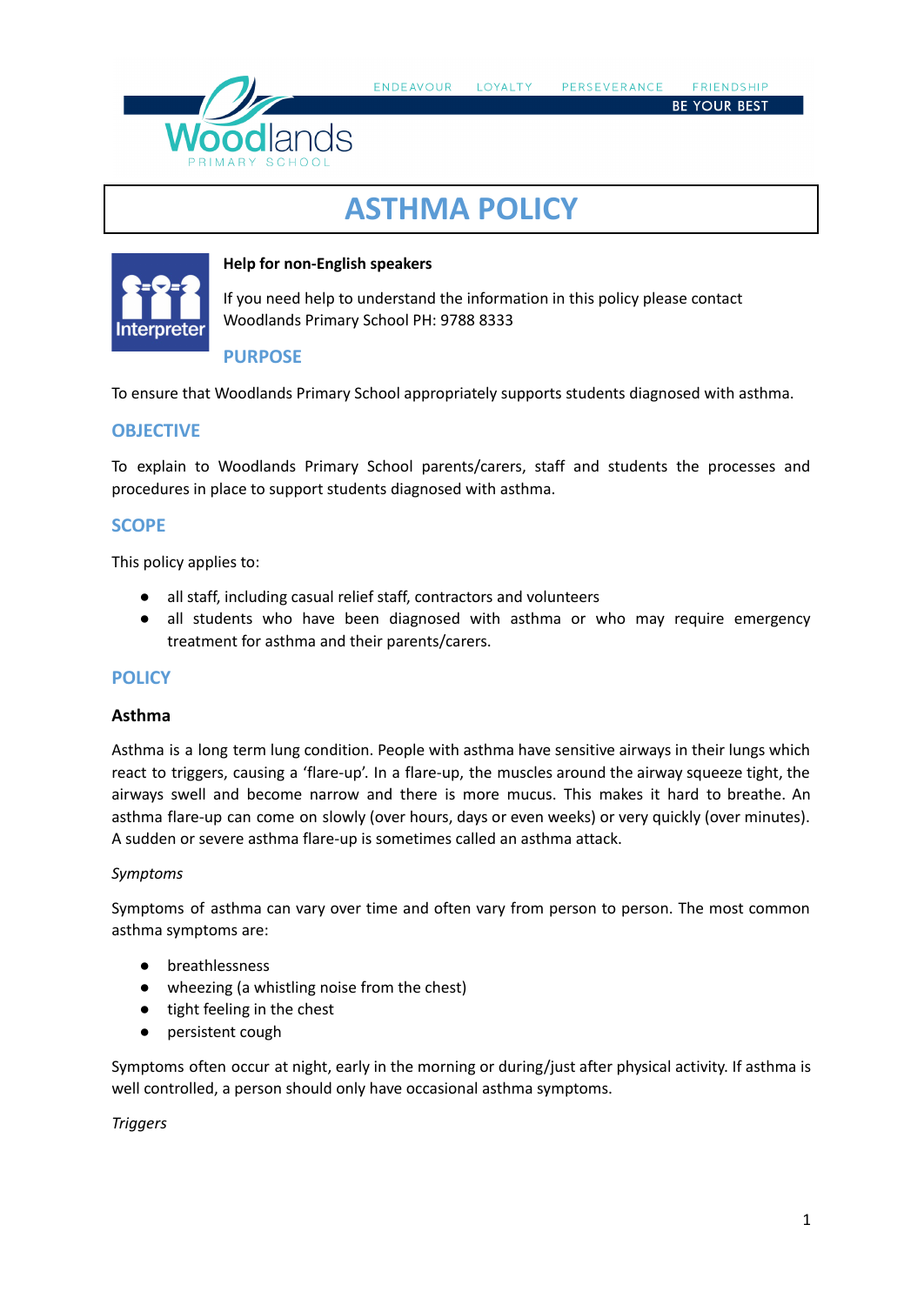

A trigger is something that sets off or starts asthma symptoms. Everyone with asthma has different triggers. For most people with asthma, triggers are only a problem when asthma is not well controlled with medication. Common asthma triggers include:

- exercise colds/flu
- smoke (cigarette smoke, wood smoke from open fires, burn-offs or bushfires)
- house dust mites moulds
- 
- chemicals such as household cleaning products
- 
- laughter or emotions, such as stress
- 
- weather changes such as thunderstorms and cold, dry air
- 
- pollens **being a pollens and**  $\bullet$  animals such as cats and dogs
	- deodorants (including perfumes, after-shaves, hair spray and aerosol deodorant sprays)
- food chemicals/additives **business and contained as including** aspiring the certain medications (including aspirin and anti-inflammatories)

#### **Asthma management**

If a student diagnosed with asthma enrols at Woodlands Primary School:

- 1. Parents/carers must provide the school with an Asthma Action Plan which has been completed by the student's medical practitioner. The plan must outline:
	- the prescribed medication taken by the student and when it is to be administered, for example as a pre-medication to exercise or on a regular basis
	- emergency contact details
	- the contact details of the student's medical practitioner
	- the student's known triggers
	- the emergency procedures to be taken in the event of an asthma flare-up or attack.
- 2. Parents/carers should also provide a photo of the student to be included as part of the student's Asthma Action Plan.
- 3. Woodlands Primary School will keep all Asthma Action Plans:
	- · In the student medical plan first aid folder in the sick bay.
		- Information is also stored on Compass.
- 4. School staff may also work with parents/carers to develop a Student Health Support Plan which will include details on:
	- how the school will provide support for the student
	- identify specific strategies
	- allocate staff to assist the student

Any Student Health Support Plan will be developed in accordance with Woodlands Primary School's Healthcare Needs Policy.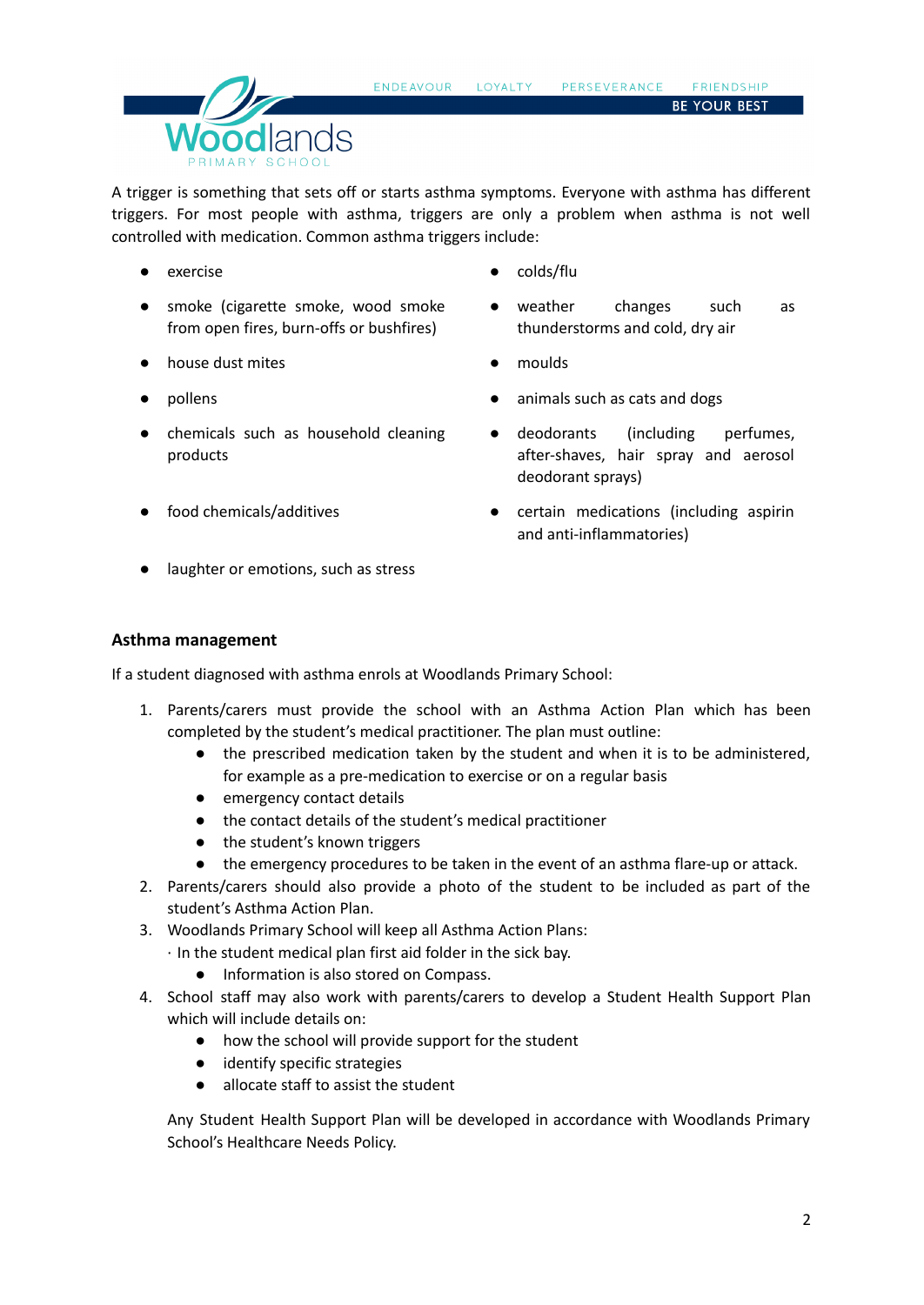

**BE YOUR BEST** 

- 5. If a student diagnosed with asthma is going to attend a school camp or excursion, Woodlands Primary School parents/carers are required to provide any updated medical information.
- 6. If a student's asthma condition or treatment requirements change, parent/carers must notify the school and provide an updated Asthma Action Plan.
- 7. School staff will work with parents/carers to review Asthma Action Plans (and Student Health Support Plans) once a year.

#### **Student asthma kit**

All students diagnosed with asthma are required to have a student asthma kit at school which contains:

- their own prescribed reliever medication labelled with the student's name
- their spacer (if they use one)

Student asthma kits will be stored with the student unless specified by the parent when it will be stored in the sickbay.

#### **Asthma emergency response plan**

If a student is:

- having an asthma attack
- difficulty breathing for an unknown cause, even if they are not known to have asthma

School staff will endeavour to follow the Asthma First Aid procedures outlined in the table below. School staff may contact Triple Zero "000" at any time.

| <b>Step</b> | <b>Action</b>                                                                                |  |  |  |  |
|-------------|----------------------------------------------------------------------------------------------|--|--|--|--|
| 1.          | Sit the person upright                                                                       |  |  |  |  |
|             | Be calm and reassuring<br>$\bullet$                                                          |  |  |  |  |
|             | Do not leave them alone                                                                      |  |  |  |  |
|             | Seek assistance from another staff member or reliable student to locate the<br>$\bullet$     |  |  |  |  |
|             | student's reliever, the Asthma Emergency Kit and the student's Asthma Action                 |  |  |  |  |
|             | Plan (if available).                                                                         |  |  |  |  |
|             | If the student's action plan is not immediately available, use the Asthma First<br>$\bullet$ |  |  |  |  |
|             | Aid as described in Steps 2 to 5.                                                            |  |  |  |  |
| 2.          | Give 4 separate puffs of blue or blue/grey reliever puffer:                                  |  |  |  |  |
|             | Shake the puffer<br>$\bullet$                                                                |  |  |  |  |
|             | Use a spacer if you have one<br>$\bullet$                                                    |  |  |  |  |
|             | Put 1 puff into the spacer<br>$\bullet$                                                      |  |  |  |  |
|             | Take 4 breaths from the spacer<br>$\bullet$                                                  |  |  |  |  |
|             | Remember – Shake, 1 puff, 4 breaths                                                          |  |  |  |  |
| 3.          | Wait 4 minutes                                                                               |  |  |  |  |
|             | If there is no improvement, give 4 more separate puffs of blue/grey reliever as<br>$\bullet$ |  |  |  |  |
|             | above                                                                                        |  |  |  |  |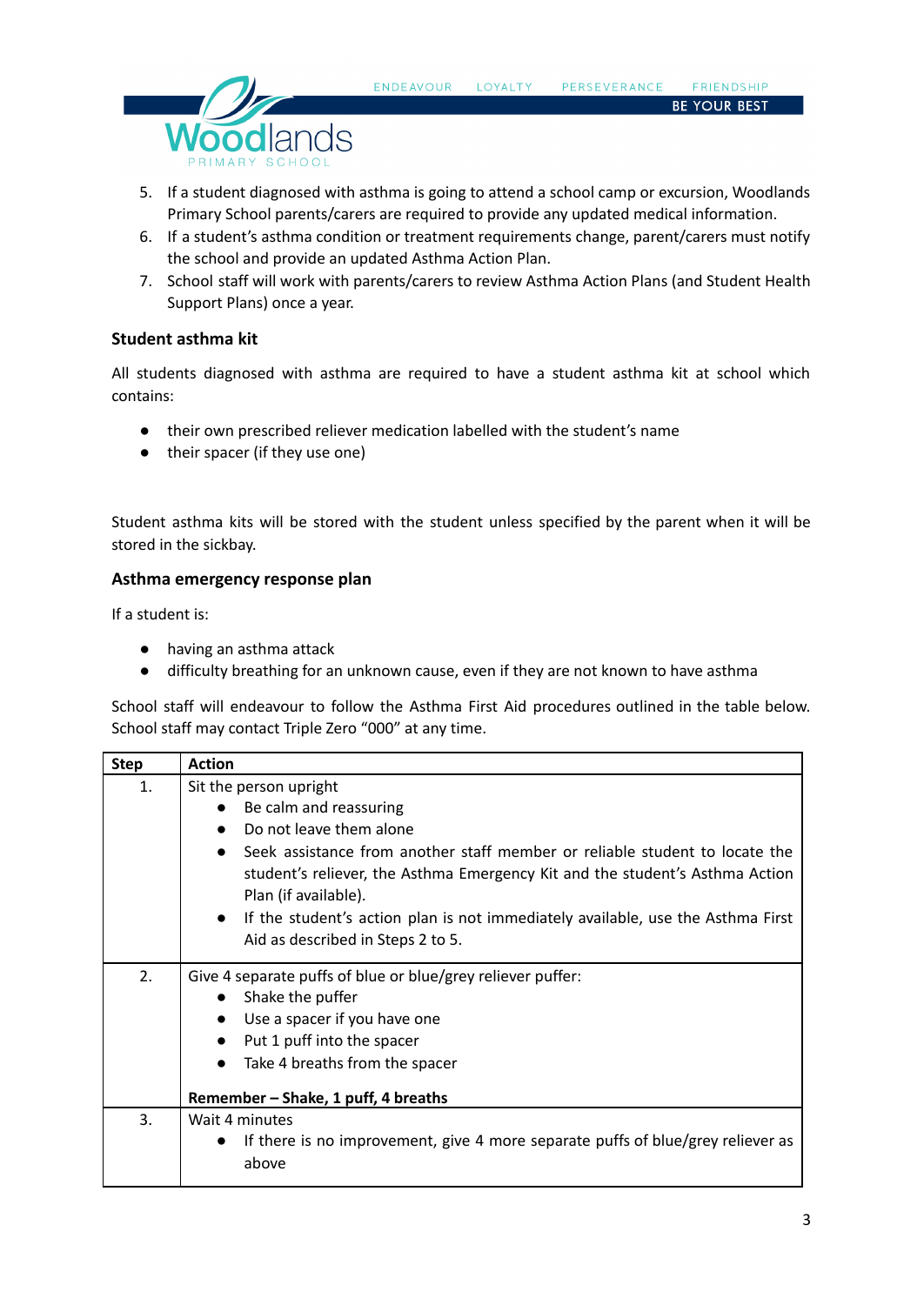

|    | (or give 1 more dose of Bricanyl or Symbiocort inhaler)                            |  |  |  |  |
|----|------------------------------------------------------------------------------------|--|--|--|--|
| 4. | If there is still no improvement call Triple Zero "000" and ask for an ambulance.  |  |  |  |  |
|    | Tell the operator the student is having an asthma attack                           |  |  |  |  |
|    | • Keep giving 4 separate puffs every 4 minutes until emergency assistance arrives  |  |  |  |  |
|    | (or 1 dose of Bricanyl or Symbicort every 4 minutes - up to 3 doses of Symbicort)  |  |  |  |  |
| 5. | If asthma is relieved after administering Asthma First Aid, stop the treatment and |  |  |  |  |
|    | observe the student. Notify the student's emergency contact person and record the  |  |  |  |  |
|    | incident                                                                           |  |  |  |  |

LOYALTY

PERSEVERANCE

FRIENDSHIP BE YOUR BEST

ENDEAVOUR

Staff will call Triple Zero "000" immediately if:

- the person is not breathing
- if the person's asthma suddenly becomes worse or is not improving
- if the person is having an asthma attack and a reliever is not available
- if they are not sure if it is asthma
- if the person is known to have anaphylaxis

## **Training for staff**

Woodlands Primary School will arrange the following asthma management training for staff:

| <b>Staff</b>                               | <b>Completed by</b>                                                                                                                                                                                                              | Course                                                                                                                                                               | Provider                                                                      | Cost                                      | <b>Valid for</b> |
|--------------------------------------------|----------------------------------------------------------------------------------------------------------------------------------------------------------------------------------------------------------------------------------|----------------------------------------------------------------------------------------------------------------------------------------------------------------------|-------------------------------------------------------------------------------|-------------------------------------------|------------------|
| Group 1<br>General<br><b>Staff</b>         | School staff with a direct<br>teaching<br>role<br>with<br>students<br>affected<br>by<br>asthma or other school<br>directed<br>staff<br>by the<br>Principal after conducting<br>a risk assessment.                                | Asthma first aid<br>management for<br>education staff<br>(non-accredited)<br>One hour<br>face-to-face or<br>online training.                                         | Asthma Australia                                                              | Free to all<br>schools                    | 3 years          |
| Group 2<br><b>Specific</b><br><b>Staff</b> | Staff working with high<br>risk children with a<br>history of severe asthma,<br>or with direct student<br>wellbeing responsibility,<br>(including nurses,<br>PE/sport teachers, first<br>aid and school staff<br>attending camp) | Course in Asthma<br>Awareness<br>10760NAT<br>OR<br>Course in the<br>management of<br>Asthma Risks and<br>Emergencies in<br>the Workplace<br>22556VIC<br>(accredited) | Any RTO that has<br>this<br>course<br>in.<br>οf<br>their<br>scope<br>practice | Paid by<br>Woodlands<br>Primary<br>School | 3 years          |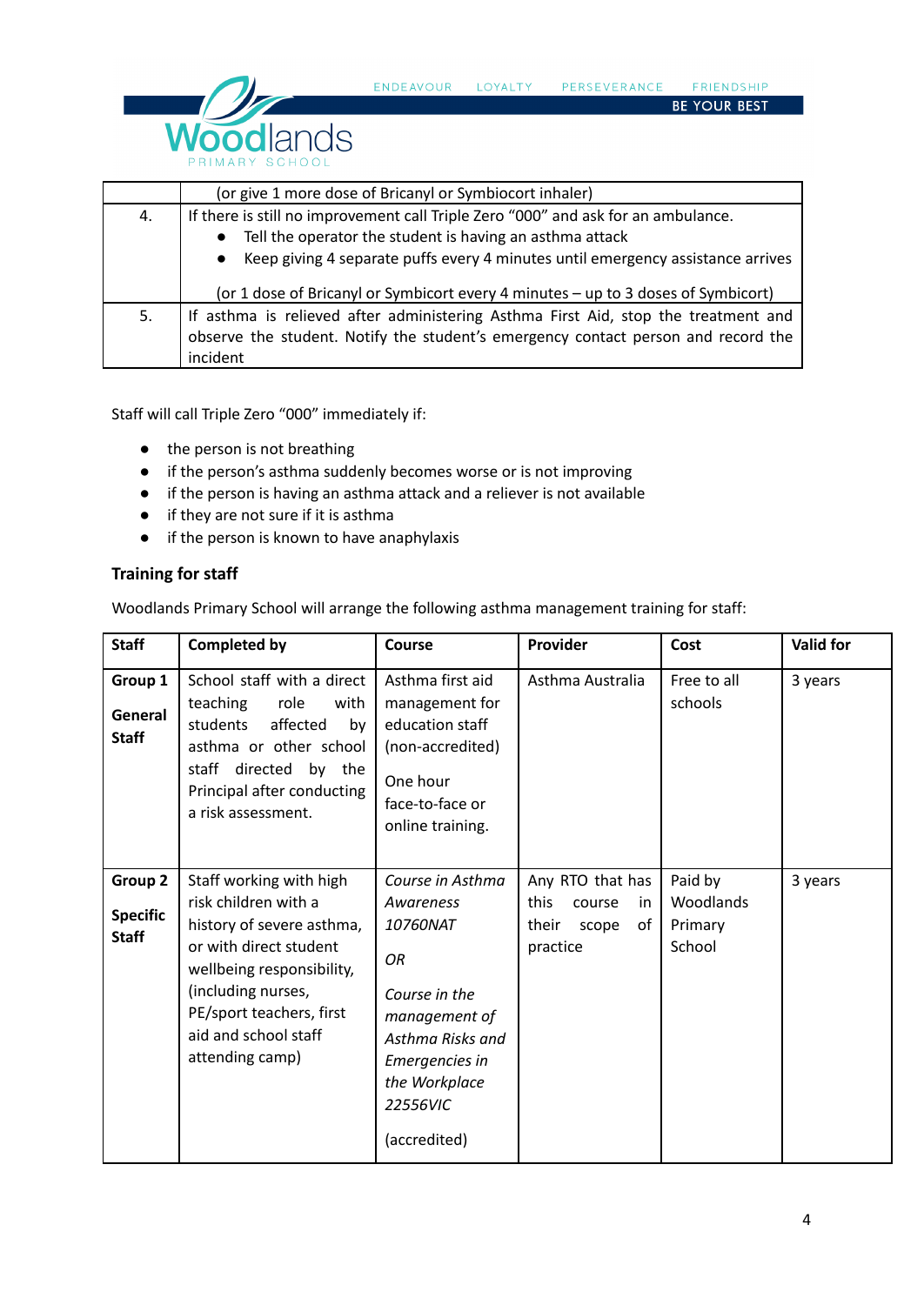

Woodlands Primary School will also conduct an annual briefing for staff on:

- the procedures outlined in this policy
- the causes, symptoms and treatment of asthma identities of the students diagnosed with asthma
- how to use a puffer and spacer
- the location of:
	- o the Asthma Emergency Kits
	- o asthma medication which has been provided by parents for student use.

Woodlands Primary School will also provide this policy to casual relief staff and volunteers who will be working with students, and may also provide a briefing if the Principal decides it is necessary depending on the nature of the work being performed.

#### **Asthma Emergency Kit**

Woodlands Primary School will provide and maintain at least two Asthma Emergency Kits. One kit will be kept on school premises in the sick bay and at the front office and one will be a mobile kit for activities such as:

- vard dutv
- camps and excursions.

Woodlands Primary School has additional kit for every 300 students.

The Asthma Emergency Kit will contain:

- at least 1 blue or blue/grey reliever medication such as Airomir, Admol or Ventolin
- at least 2 spacer devices (for single person use only) to assist with effective inhalation of the blue or blue/grey reliever medication (Woodlands Primary School will ensure spare spacers are available as replacements). Spacers will be stored in a dust proof container.
- clear written instructions on Asthma First Aid, including:
	- o how to use the medication and spacer devices
	- o steps to be taken in treating an asthma attack
- A record sheet/log for recording the details of an asthma first aid incident, such as the number of puffs administered.

The school first aid officer will monitor and maintain the Asthma Emergency Kits. They will:

- ensure all contents are maintained and replaced where necessary
- regularly check the expiry date on the canisters of the blue or blue/grey reliever puffers and place them if they have expired or a low on doses
- replace spacers in the Kits after each use (spacers are single-person use only)
- dispose of any previously used spaces.

The blue or blue/grey reliever medication in the Asthma Emergency Kits may be used by more than one student as long as they are used with a spacer. If the devices come into contact with someone's mouth, they will not be used again and will be replaced.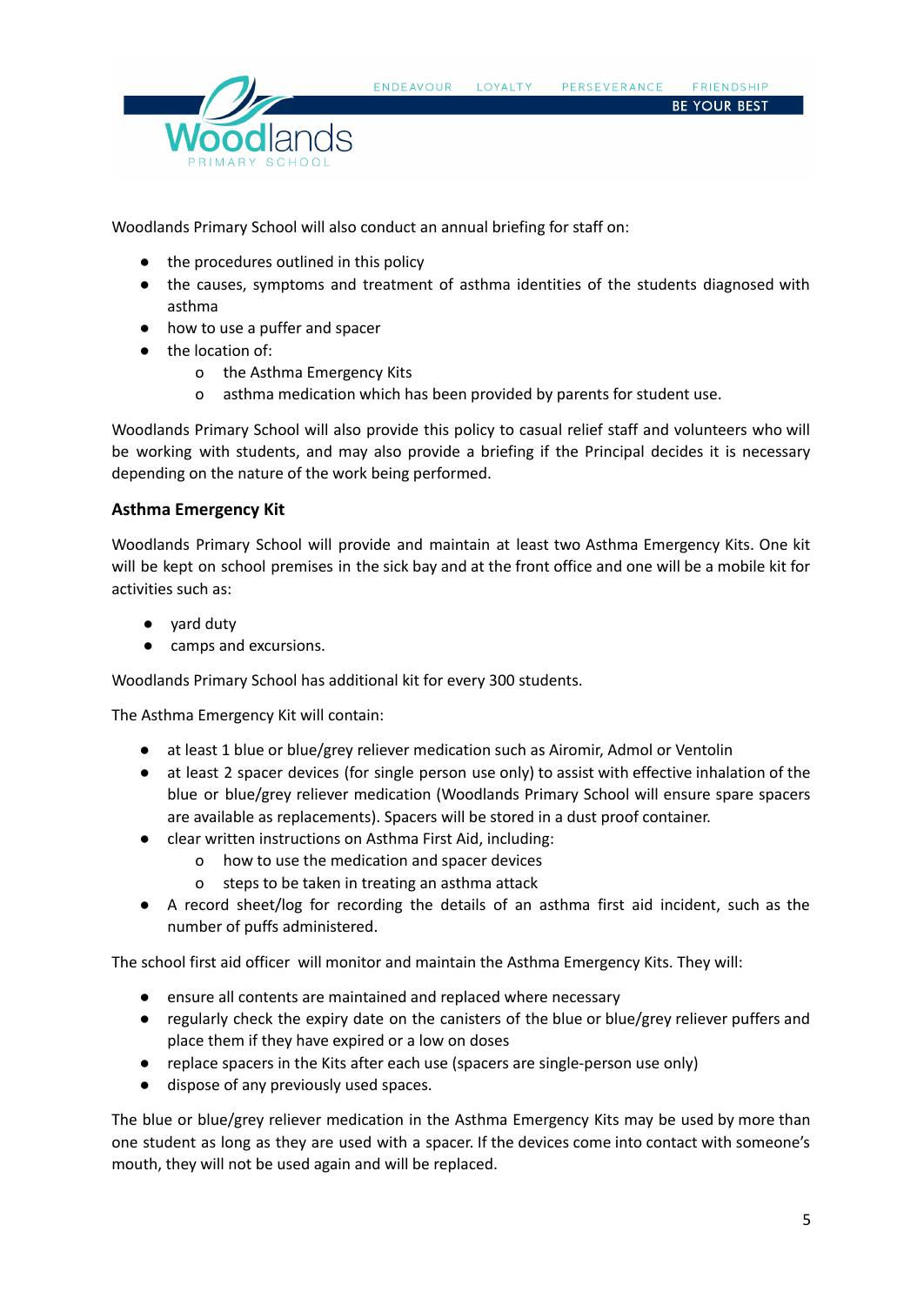

After each use of a blue or blue/grey reliever (with a spacer):

- remove the metal canister from the puffer (do not wash the canister)
- wash the plastic casing
- rinse the mouthpiece through the top and bottom under running water for at least 30 seconds
- wash the mouthpiece cover
- air dry then reassemble
- test the puffer to make sure no water remains in it, then return to the Asthma Emergency Kit.

#### **Management of confidential medical information**

Confidential medical information provided to Woodlands Primary School to support a student diagnosed with asthma will be:

- recorded on the student's file
- shared with all relevant staff so that they are able to properly support students diagnosed with asthma and respond appropriately if necessary.

#### **Communication plan**

This policy will be available on Woodlands Primary School's website so that parents and other members of the school community can easily access information about Woodlands Primary School's asthma management procedures.

#### **Epidemic Thunderstorm Asthma**

Woodlands Primary School will be prepared to act on the warnings and advice from the Department of Education and Training when the risk of epidemic thunderstorm asthma is forecast as high.

## **COMMUNICATION**

This policy will be communicated to our school community in the following ways:

- Available publicly on our school's website (or insert other online parent/carer/student communication method)
- Included in staff induction processes and staff training
- Included in staff handbook/manual
- Hard copy available from school administration upon request

## **FURTHER INFORMATION AND RESOURCES**

- Asthma Australia: [Resources](https://www.asthmaaustralia.org.au/vic/education-and-training/for-victorian-schools/victorian-schools-resources/school-resources) for schools
- **●** Policy and Advisory Library:
	- o [Asthma](https://www2.education.vic.gov.au/pal/asthma/policy)
	- o [Treating](https://www2.education.vic.gov.au/pal/asthma/guidance/treating-asthma-attack) an asthma attack
- **●**

# **POLICY REVIEW AND APPROVAL**